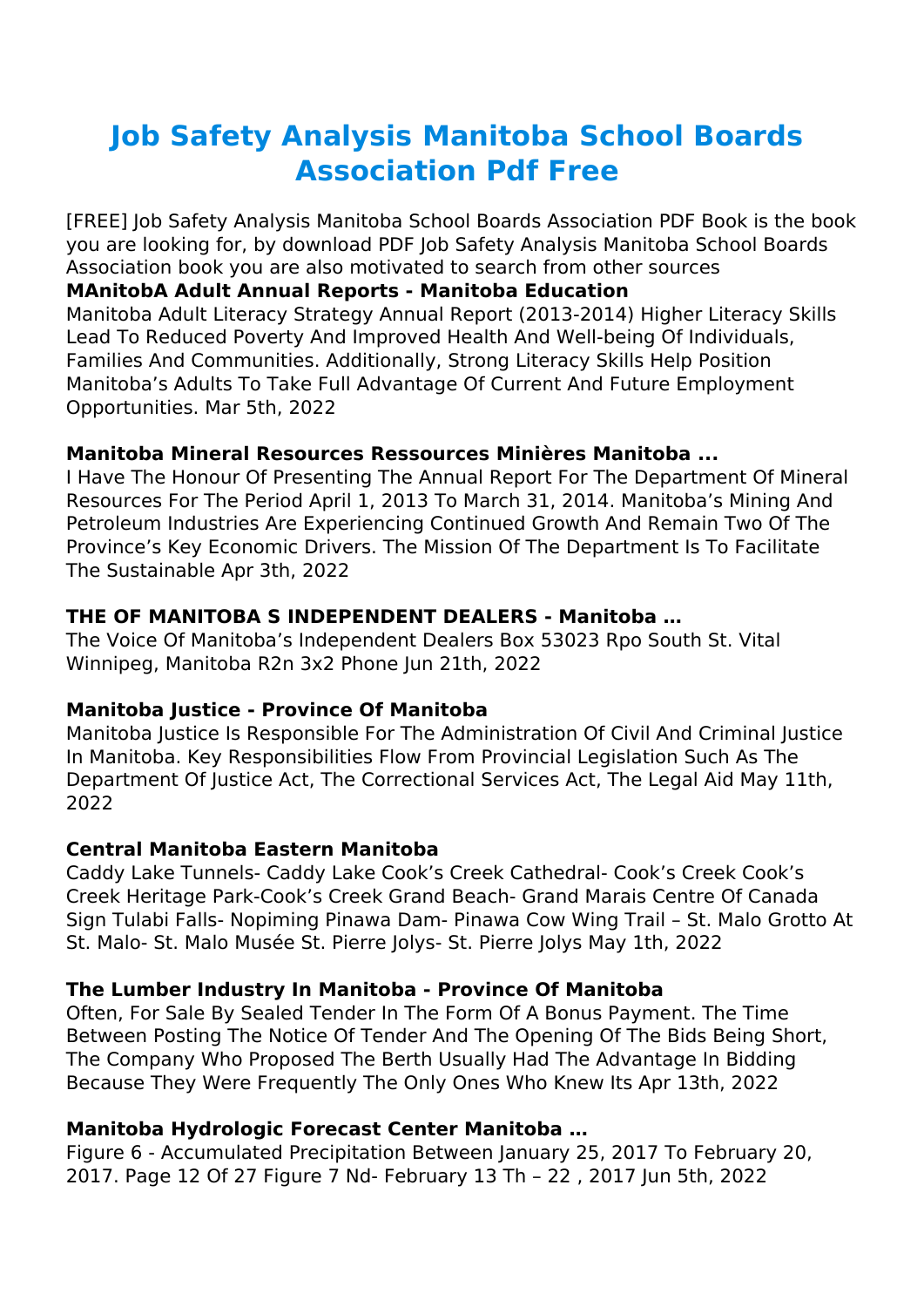## **Manitoba Hydro Manitoba-Minnesota Transmission Project ...**

Based On New Information, On 31 October 2017, The Board Recommended To The Minister, Pursuant To Subsection 58.14 (1) Of The NEB Act That The Project Be Designated By Order Of The Governor In Council Under Section 58.15 Of The NEB Act As An International Power Line (IPL). [Letter To Minister Of Natural Resources Canada] Feb 9th, 2022

## **Manitoba Arts Education Curriculum ... - Manitoba Education**

Music Representative Of Different Times, Places And They Recognize That Dance Is An Art Form, ... • Listened To Purcell's Rondo And Learned About Henry Purcell • Participated In Discovering The Form For The Rondo: ABACA ... Started To Create Their Movements While Counting To 5. A Grad Jan 20th, 2022

## **Field Guide Trees Of Manitoba - Province Of Manitoba**

Tall In One Area May Hardly Develop Into More Than A Shrub In Another. The Shape Of A Tree Alone, Therefore, Is Not Always The Best Guide For Identifcation. Leaf Shape, Bud Growth, Bark, Fowers, And Cones Should Also Be Used. As Well, Very Young Trees Have Diferent Forms, Leaf Stages, Etc. From Their Mature C May 25th, 2022

# **Oakbrook Neighborhood Associa On Cleanup**

POSTCARD FOR ENTRY TO DISPOSAL AREA Questions? Call 360-713-4240 Or Email Oakbrookna@gmail.com Office Of Neighborhoods PO Box 1995 | Vancouver, WA 98668-1995 SAVE THE DATE! Oakbrook Neighborhood Annual Cleanup Saturday, March, 28th, 2020 8:00 A.m. To 12:00 P.m. Westside O Apr 7th, 2022

# **Marrion Neighborhood Associa On Cleanup**

Marrion Neighborhood Associa On Cleanup Prepare Your Load: Separate Material For Easy Unloading Into The Bulky Item Truck, Yard Debris Or Metals Box. Use A Tarp Liner For Faster And Cleaner Unloading. Cover Your Load To Prevent Littering. Be Prepared To Unload What You Bring (bring Mar 5th, 2022

# **THE MALANKARA SYRIAN CHRISTIAN ASSOCIA TION Diocese ...**

02 Baltimore St. Thomas Rev.Fr . K. P . Varghese 72 9 Keen Mill Cowet, Catonsville, MD 21228, USA. Mob. +4102479861 NEA-02/02 Sri.Varghese A V Arghese 59 2909, Thorn Brook Road Ellicott City , MD 21042 U S A NEA-03/01 03 Bronx S T. Mary' S Rev. Fr . A. K. Cherian 81 61 Mary Street Tappan, NY 10983, U.S.A Apr 17th, 2022

# **WISCONSIN INSPECTOR 2020 Winter Code Updates ASSOCIA**

Dwelling Code, Plumbing Code And Commercial Building Code. These Courses Can Provide Continuing Education Credits For Industry Services Administered Inspection And DCQ Credentials. Fire Inspectors, Designers, Contractors, And Others Wit May 7th, 2022

# **Florida Chess Associa/on Candidate Informa/on And …**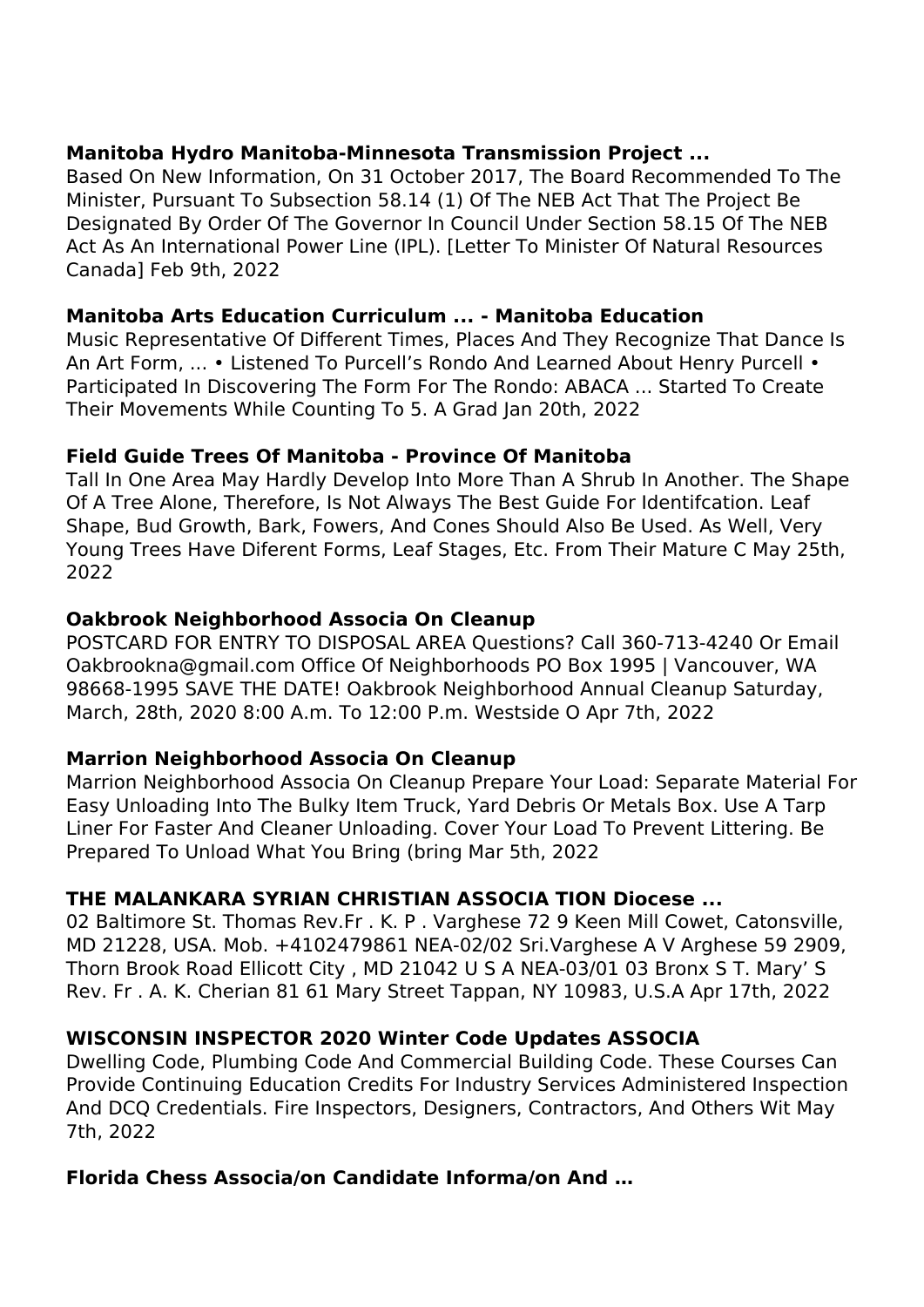We Run In School Chess Classes, 3 AWer School Chess Clubs, 1 Night Chess Class, Summer Camps, Zoom & In Person Private Lessons, And Before Covid We Ran The Largest Rated Tournaments In The Tampa Bay Area. We Also Have Run Since 2016 An "All Girls Chess Tournament" Chess Mar 21th, 2022

#### **Associa'ons**

00267956 Singh, BJ 00457638 Soto, James 01110552 Telles, Kyle J 01927050 Thind, Khushi ... 4300 Alexander Dr. #200 840-8718 Alpharetta, GA 30022 E-mail: Cchaddock@bpgwi.com ... Loveneet 00932468 Barsotti, Mark Cavalla, Linda Chavez, Tina Delgado, Alicia Jun 5th, 2022

## **Associa Tion Fo R Symbolic Logic**

That The ASL Has Is Correct Will B E Distributed With The 2008 Mem B Ership Renew Al Form And In Future Newsletter Mailings. ¥ Call For Prop Osals: 2010 Ann Ual Meeting. The ASL Committee On Meetings In North America Requests Prop Osals For The 2010 ASL Ann Ual Meeting, To B E Held Sometime In The Þrst Þv E Mon Ths Of 2010. The Committee Feb 23th, 2022

## **PUBLISHER'S The Annual Great Lakes Decoy Associa- NOTE**

At The Pheasant Run Resort In St. Charles, Illi-nois. This Is The Largest Decoy Show Of The Year, With More Than 300 Dealers And Over 1000 Col-lectors In Attendance. It Offers A Few Days Of Room To Room Trading, A Two-day Guyette & Deeter Auction And A Two-day Meg Apr 14th, 2022

# **Empresa: ASSOCIA˙ˆO DE ATENDIMENTO A CRIAN˙A E AO ...**

Aplicacoes Financeiras 23.807,64d 189.611,55d Caixa Economica Federal (cef) 114-2 4.456,29d 59.417,37d Cef (tractebel) 900-1 7.386,67d 40.578,29d Sicredi 11.964,68d 89.615,89d Valores A Receber 372,86d 0,00 Adiantamentos 372,86d 0,00 Antecipacao De Grrf 372,86d 0,00 Ativo Nao Circulante 575.343,13d 543.596,27d Realizavel A Longo Prazo 650,00d ... Jun 6th, 2022

# **J !-3RGOKHAVEN EMPLOYEES RECREATiON ASSOCIA T/ON ... …**

The End Of The Evening Ex- Pressed An Interest In Working With The Club. Mr. Scuri, Who Is Living ... Ments For Meals Can Be Made. Call Mrs. Mary Hall, Ext. 2 171 During Day Or Evening S , Saturdays And ... Washer, Radio, Heater, Leather Seats, - Excellent Condition, To See This Sup'er - … Feb 8th, 2022

## **The Iowa State Bar Associa On**

Creating "a Limited Monopoly In The Protected Property" Ii. Four Major Categories: Patents, Copyrights, Trademarks, Trade Secrets B. Examples Of Relevant Intellectual Property I. Business Plans Ii. Trade Secrets Iii. Proprietary Software Or Ha Rdware Iv. Customer Information V. M&A Information Vi. Creative Work (e.g. Scripts, Music) May 18th, 2022

## **Nevada Associa On Of County Human Services Administrators**

Balance The Counties Responsibility To The ... (WIC), Home Visiting, And Family ...